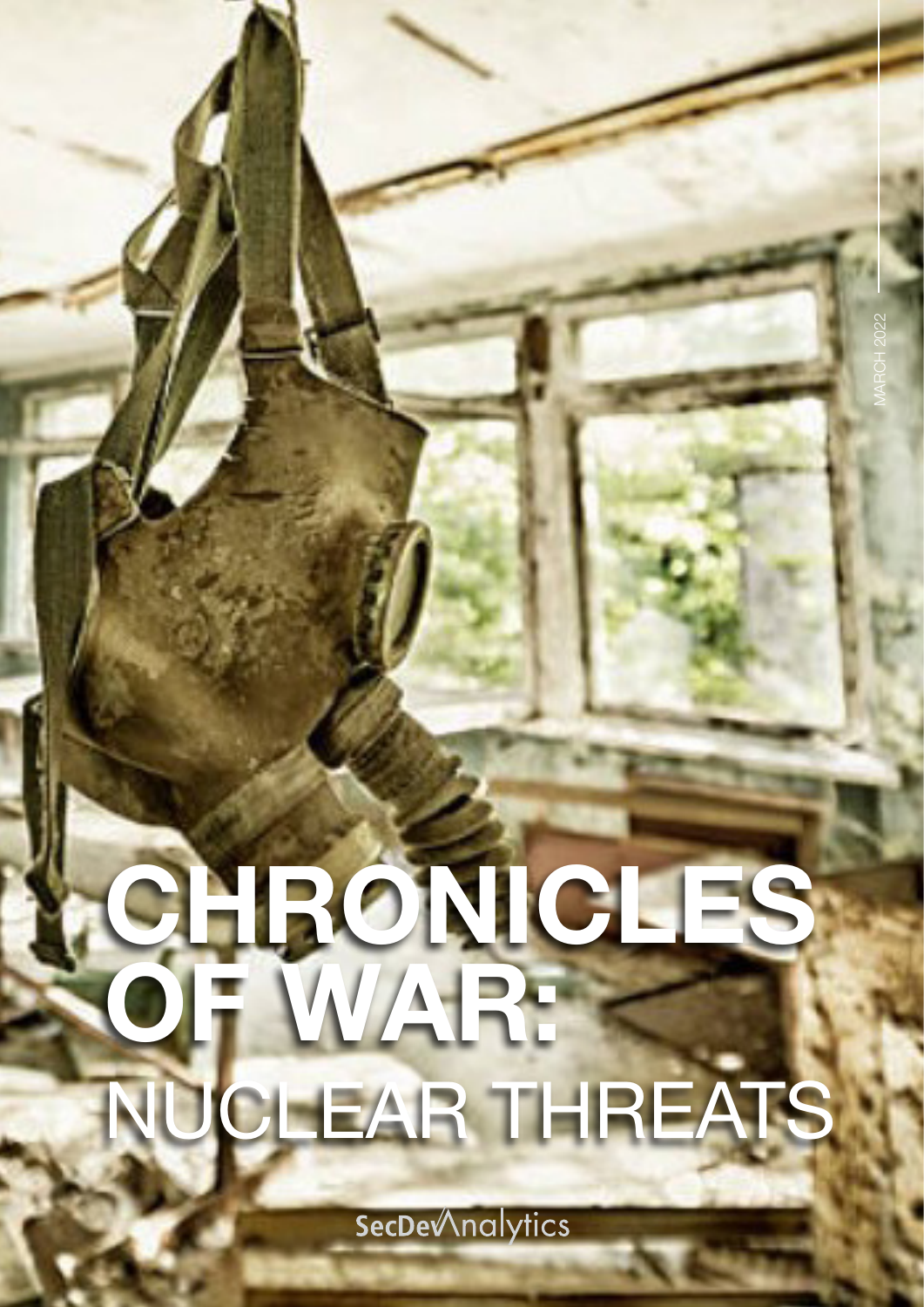## **Contents**

| Ukrainian and Western news coverage 4 |  |
|---------------------------------------|--|
|                                       |  |
| Ukrainian and Western news coverage 6 |  |
|                                       |  |
|                                       |  |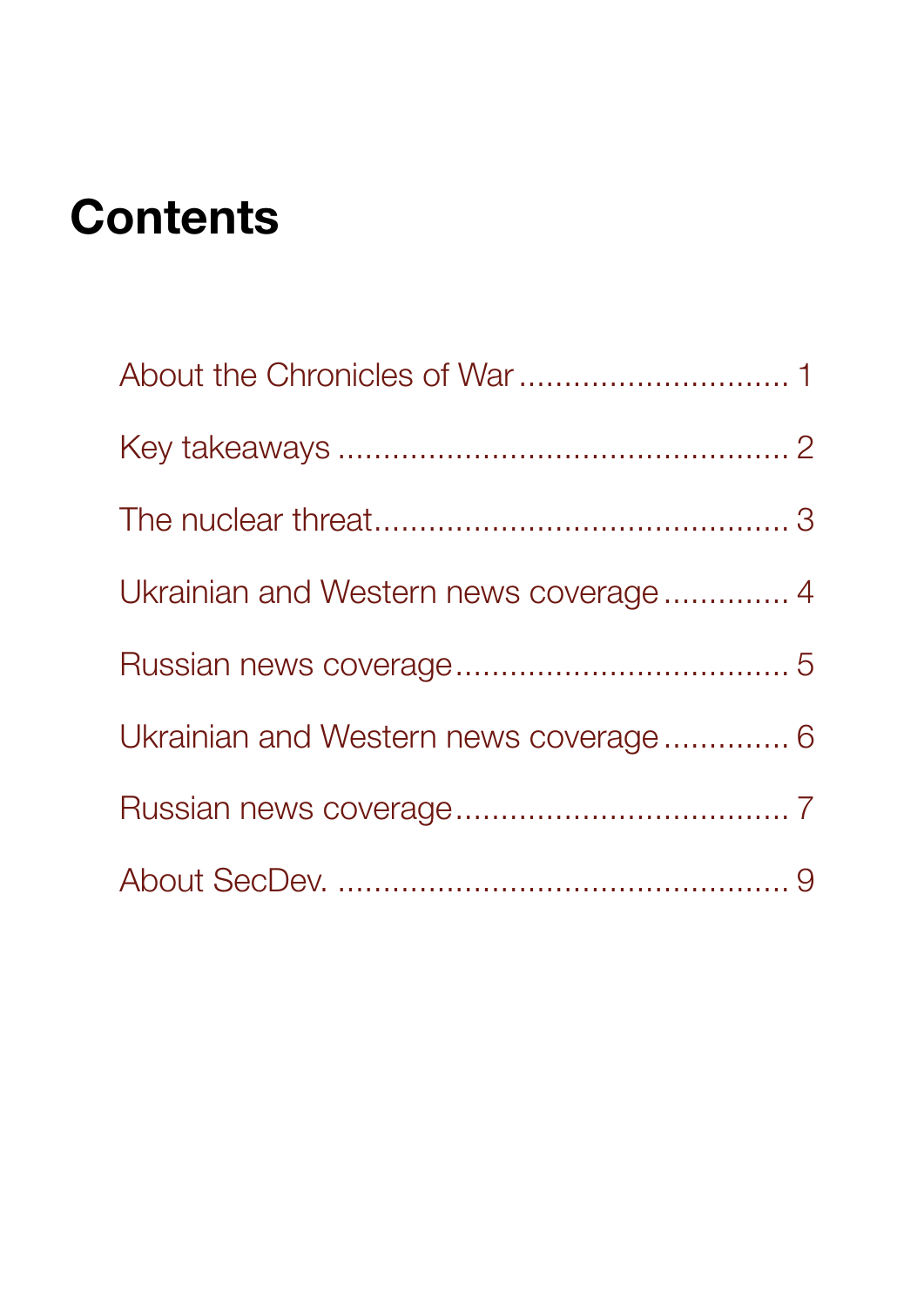<span id="page-2-0"></span>14 March 2022

#### About the Chronicles of War

The Chronicles of War is an internal SecDev research initiative designed to assess the trajectory of the Russia-Ukraine war during the first month of the war. Relying principally on open sources and key informant interviews in Ukraine and Russia, the focus is on three key areas:

- Security and safety of Ukraine's civilian nuclear infrastructure. The war in Ukraine is the first to occur within a country operating multiple civilian nuclear plants and countless civilian and medical facilities containing radiological materials.
- The cyber dimensions of the Ukraine conflict. Most conflicts now occur in five domains, including cyberspace. The escalatory use of cyberweapons could result in the invocation of NATO Article 5 provisions and pull more countries into the war.
- The perception of fighting by Russian soldiers and civilians. Successful warfighting often depends on motivated and trained troops and a supportive public. Using digital methods to listen in on soldier conversations and assess wider public sentiment, it is possible to assess the strength, organization and effectiveness of Russia's war effort.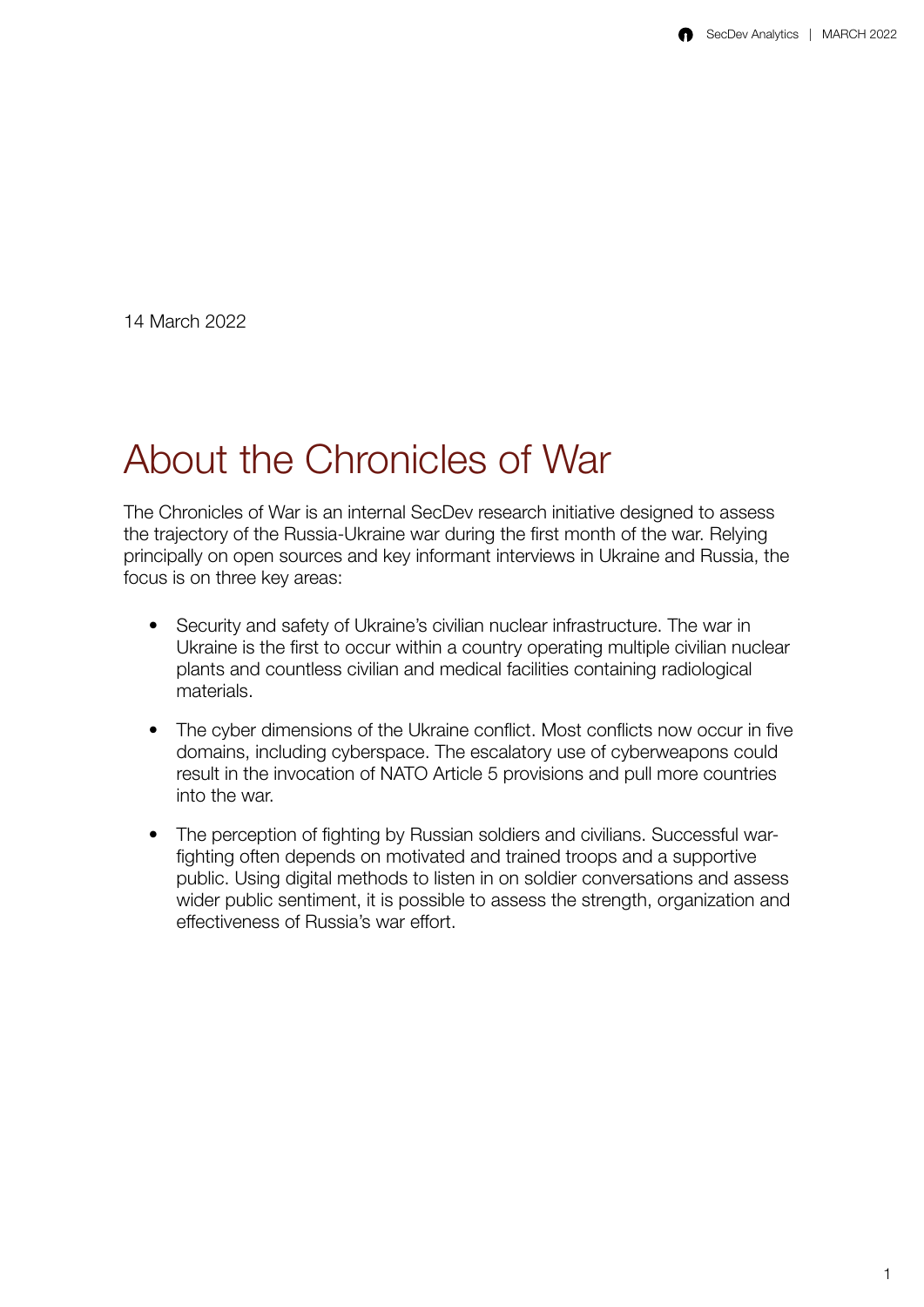<span id="page-3-0"></span>Russia's president VladImir Putin and his senior entourage have repeatedly threatened nuclear war. The risks of tactical or strategic nuclear strikes, while low, are growing. Likewise, attacks against Ukraine's 15 civilian nuclear reactors and four power plants are also rising. SecDev Group is tracking nuclear risks in Ukraine and Russia in multiple languages and media outlets. The following summary provides a rapid assessment of how the threat of offensive and defensive nuclear deployment is being addressed in the region. It also compares and contrasts coverage of physical and cyber-related threats to civilian nuclear infrastructure.

#### Key takeaways

- ● Russia has repeatedly indicated its preparedness to use nuclear weapons and has attacked Ukraine's nuclear facilities. Russia's nuclear forces were put on "special alert" on 27 February 2022. Meanwhile, Russian forces have seized control of the Chornobyl and the Zaporizhzhia nuclear power plants.
- Other nuclear facilities in Ukraine have been targets of Russian attacks. These include the Kyiv branch of the Radon Association as well as the research nuclear installation called NSA "Neutron Source" located in Kharkiv.
- ● Attacks on nuclear power plants could lead to failures of nuclear reactors. Both the Chornobyl and Zaporizhzhia nuclear power plants are experiencing electricity shortages due to attacks on power lines. Lack of electricity can lead to system failure and in turn, radiation leakage. Importantly, the staff of the facilities are operating under stress associated with the active armed conflict which could lead to serious errors.
- Pro-Ukrainian and pro-Russian sources are covering the situation surrounding the nuclear power plants in fundamentally different ways. While the former are presenting Russia's actions as an unlawful and dangerous occupation that could lead to a nuclear catastrophe, the latter are claiming that Russia is protecting the nuclear facilities from use by dangerous actors.
- Russia has been actively disseminating false claims surrounding Ukraine's nuclear, biological and chemical weapons. Russian officials have claimed that Ukraine was preparing to deploy a "dirty bomb" targeting Russian cities and facilities. Russia also accused the United States of supporting Ukraine in developing biological and chemical weapons. This claim was also amplified by China who has called for an investigation into the matter.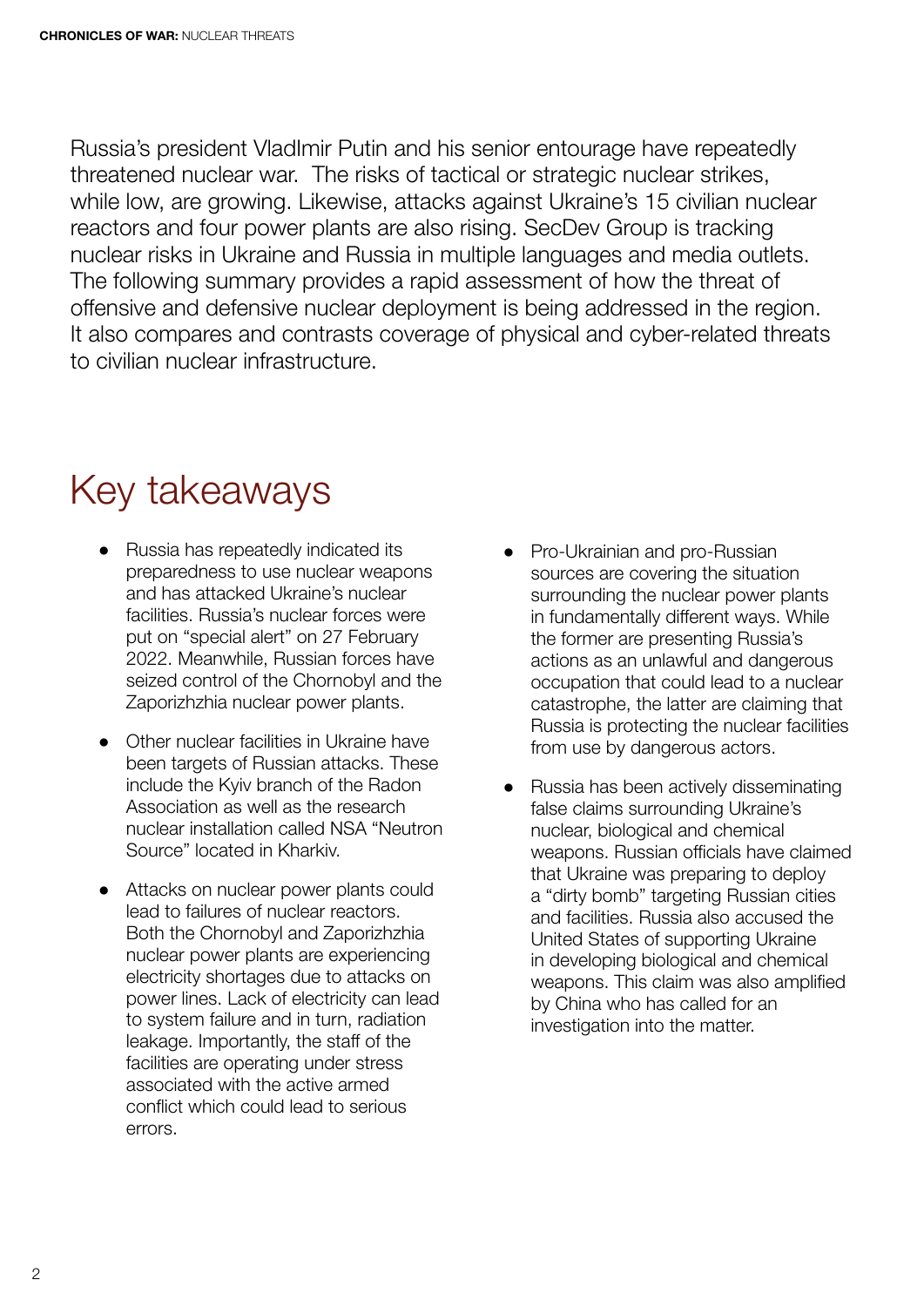#### <span id="page-4-0"></span>The nuclear threat

Russian President Putin ordered the country's nuclear forces to be on "special alert" on 27 February 2022. Since then there has been growing speculation about whether the armed conflict confined to Ukraine could escalate into an exchange of tactical or even strategic nuclear weapons. While dismissed by some analysts as saber-rattling, the threat of nuclear escalation is taken very seriously by Ukraine and NATO members. There is a wide discussion of the possibility of Russia staging a nuclear or chemical attack against Ukraine and other countries providing assistance in social and conventional media. For example, a [statement](https://t.me/uniannet/33092) by a US Department of Defense spokesman that there is no reason to doubt reports of Russian nuclear activity and Putin's order to put the country's nuclear weapons on alert was widely circulated on social networks.

The possibility of Russia's targeted use of nuclear weapons in Ukraine was also discussed in Ukrainian government circles. In particular, Aleksey Arestovich, adviser to the President of Ukraine, [expressed doubts](https://t.me/uniannet/33089) that Putin would take such a step because the use of tactical nuclear weapons would inevitably mean subsequent radioactive contamination of neighboring Russian territories. In addition, he claimed that the use of weapons of mass destruction would not achieve the goals declared by Russia for its military campaign, namely the "denazification" of Ukrainian society. Their use in Ukraine would remove any chance of Putin or his successors to achieve support from Ukrainian society. In addition, Arestovich believes that even if Putin decided to give an order to use nuclear weapons, his generals would not agree to carry out these criminal orders since they would unleash a global nuclear war.

Meanwhile, Ukrainian Foreign Minister Dmitry Kuleba [said](https://t.me/uniannet/32423) that Russian propaganda actors are actively disseminating information that Ukraine is allegedly preparing to deploy a "dirty bomb" on

Russian territory. The head of Ukraine's Foreign Ministry said that this is fake news directed by Russian actors against Ukraine, and that his country does not have any nuclear or chemical weapons, and does not conduct any work on their creation or acquisition.

Russia claims that Ukraine is conducting chemical and biological activities in the country with the support of the US. Earlier in December 2021, Russian media [reported](https://ria.ru/20211222/khimoruzhie-1764909094.html) that the USdelivered containers containing chemical weapons to Ukraine that were then moved to areas bordering the contact line in Donbass. On 10 March 2022, Igor Kirillov, Chief of the Radiation, Chemical and Biological Defense Forces of the Russian Armed Forces, [said](https://iz.ru/1303664/izvestiia/bezrassudnyi-sposob-v-minoborony-zaiavili-o-sozdanii-biologicheskogo-oruzhiia-na-ukraine) that the Pentagon's biolaboratories in Ukraine were developing tools to spread biological weapons to Russia using bats and birds. According to Kirillov, the project called UP-4 was implemented with the participation of laboratories in Kyiv, Kharkiv and Odessa and was designed for the period up to 2020. China's Foreign Ministry has [amplified](https://apnews.com/article/russia-ukraine-covid-health-biological-weapons-china-39eeee023efdf7ea59c4a20b7e018169) the allegations put forward by Russia, repeating their claims and calling for an investigation. The US has [denied all allegations](https://www.state.gov/the-kremlins-allegations-of-chemical-and-biological-weapons-laboratories-in-ukraine/), stating that it "does not own or operate any chemical or biological laboratories in Ukraine" and that "Russia is inventing false pretexts in an attempt to justify its own horrific actions in Ukraine". Jens Stoltenberg, the secretary general of NATO, has [warned](https://www.politico.eu/article/nato-chief-russia-chemical-weapons-ukraine/) that Russia could justify the use of chemical weapons by invoking the false claim of Ukraine storing biological weapons.

The international community reacted with horror in the wake of Russian armed forces efforts to seize and shell Ukraine's nuclear facilities. Russia's actions to seize the Chornobyl (ChNPP)and Zaporizhzhia nuclear power plants (ZNPP) in the wake of active combat operations involving artillery and tanks around the installations, received wide coverage. As of 14 March 2022, both the ChNPP and the ZNPP remain under the control of the Russian forces. Both plants are experiencing electricity shortages due to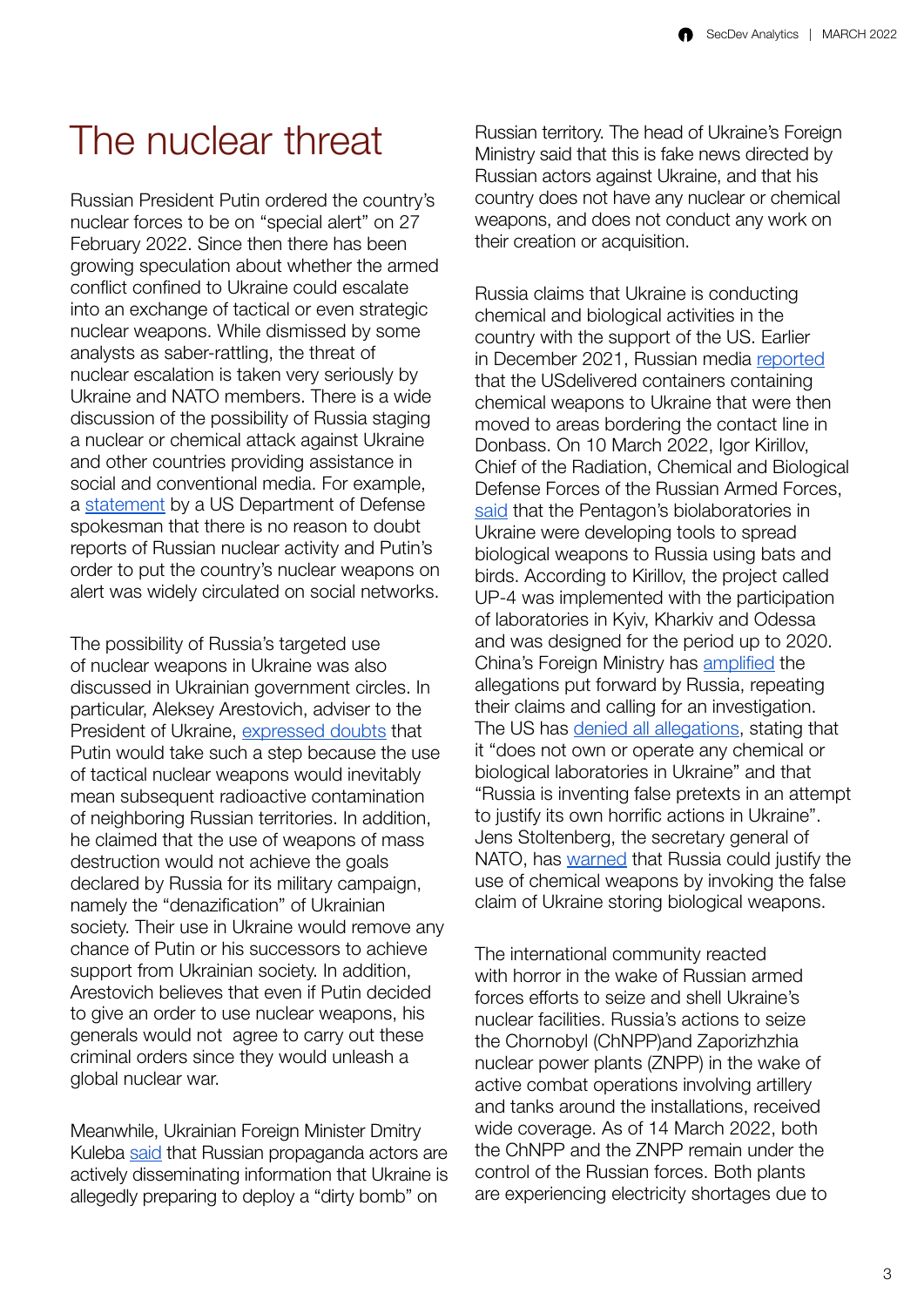<span id="page-5-0"></span>the damage inflicted on power lines. While power at the ChNPP was restored on March 13, Ukrenergo, the national energy company, [reported](https://www.ukrinform.net/rubric-ato/3429266-invaders-again-damage-power-line-at-chornobyl-npp-ukrenergo.html) that on 14 March, Russian forces once again damaged the power line that supplies electricity to the nuclear facility. Lack of electricity at a nuclear reactor can result in the shutdown of the cooling system which in turn could lead to radiation leakage.

On 26 February 2022, Ukrainian media [stated](https://t.me/uniannet/32801) that several shells struck the radioactive waste disposal site of the Kyiv branch of the Radon Association. Attacks were recorded by local surveillance cameras. According to a preliminary assessment, there is apparently no threat to people outside the so-called sanitary protection zone. Ukrainian authorities clarified that the shelling of Kyiv did not affect the storage of radioactive substances and that an increase in radiation was not observed.

In a separate incident, on 6 March 2022, the State Nuclear Regulatory Inspectorate of Ukraine (SNRIU) [reported](https://snriu.gov.ua/en/news/shelter-nsa-neutron-source) that Russian forces attacked the research nuclear installation called NSA "Neutron Source", located at the Kharkiv Institute of Physics and Technology. SNRIU described this at the time as "nuclear terrorism" committed by Russia. Notably, the operational personnel of the nuclear installation transferred it to a deep subcritical state on the first day of the invasion. The facility was subsequently **bombed** on 10 March 2022, though no damage was inflicted on systems which would affect the state of nuclear and radiation safety.

It is worth noting that the media coverage of the targeting of nuclear reactors by Ukraine and Russia are fundamentally different. The text below describes the seizure of the Chornobyl and Zaporizhzhia nuclear power plants and how they were covered in pro-Ukrainian and pro-Russian information resources.

#### Chornobyl nuclear power plant (ChNPP)

### Ukrainian and Western news coverage

On 24 February 2022, Ukrainian media [reported](https://tsn.ua/ukrayina/okupanti-zahopili-chornobilsku-aes-1987033.html) that Russian forces took control of the Chornobyl Nuclear Power Plant (ChNPP) and took its staff hostage. Mykhailo Podolyak, advisor to the head of the president's office, [said](https://www.rferl.org/a/ukraine-invasion-russian-forces-chernobyl-/31721240.html) that Russian forces captured the power plant after a "fierce" battle on the first day of Russia's invasion of Ukraine. A [video](https://t.me/nexta_live/16810) posted on social media showed the presence of Russian military equipment on the territory of the ChNPP. At the same time, the Ukrainians [stated](https://t.me/uniannet/31368) that the capture of the Chornobyl nuclear power plant was preceded by a battle that was fought in the immediate vicinity of the territory of the ChNPP.

On 25 February 2022, information was disseminated in Ukrainian information channels that the State Inspectorate for Nuclear Regulation of Ukraine had recorded an increase in the radiation background in the territory occupied by the Russian troops of the Chornobyl nuclear power plant. Subsequently, the State Inspectorate made a clarification, stating that excessive gamma radiation power could be associated with mixing of the upper layers of the soil due to the movement of a large amount of military equipment in the area, which had previously been contaminated due to the Chornobyl accident. This may have led to a rise of contaminated radioactive dust in the air.

On 26 February 2022, Ukraine sent a letter to the IAEA [stating](https://t.me/uniannet/32801) that Kyiv could not guarantee nuclear safety at the Chornobyl nuclear power plant after the station was taken over by Russian troops.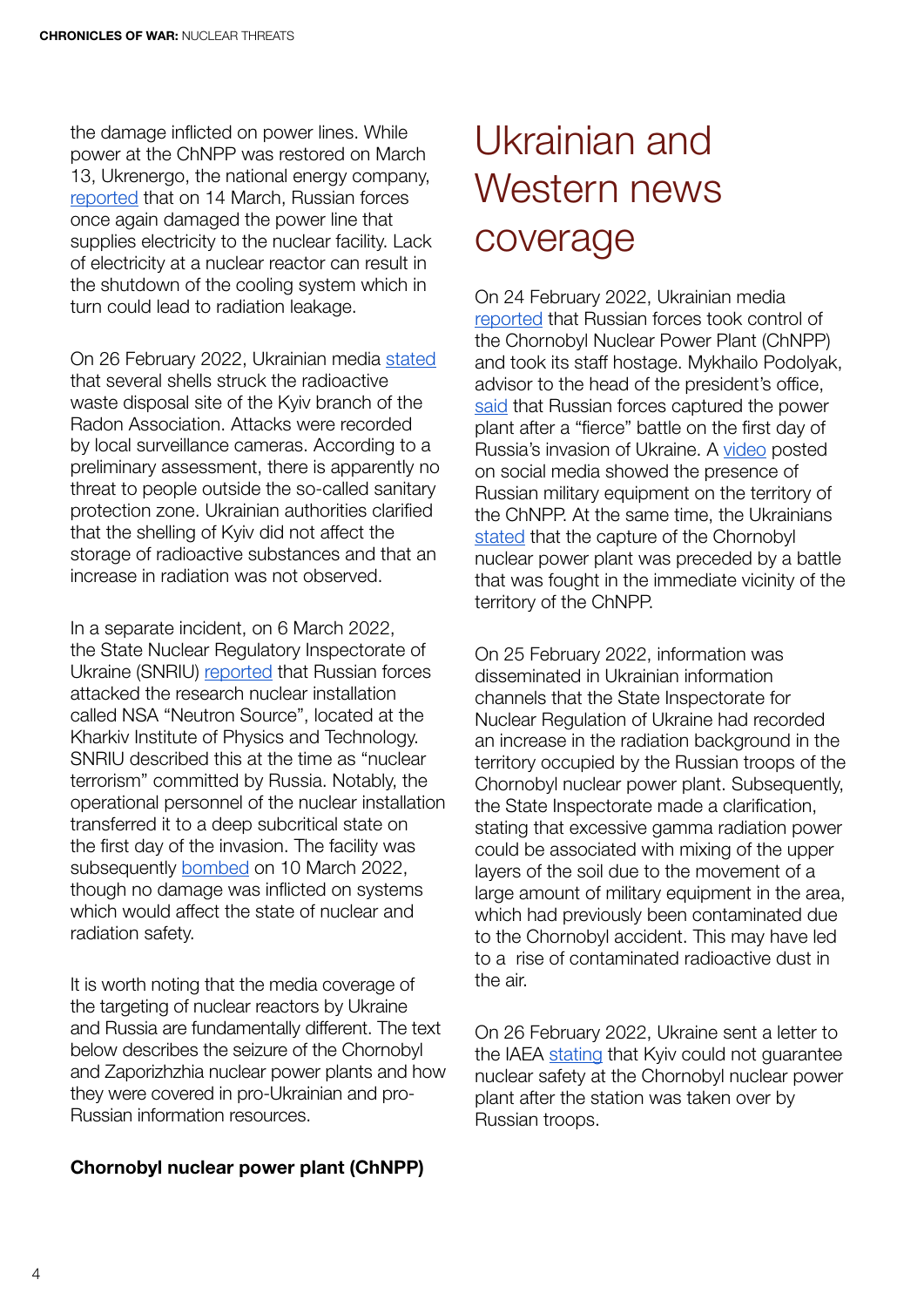<span id="page-6-0"></span>On 5 March 2022, [SNRIU](https://snriu.gov.ua/en/news/current-situation-chnpp) reported that all ChNPP facilities located in the Exclusion Zone including the ChNPP units 1-3 (at the decommissioning stage); dry type spent nuclear fuel storage facilities ISF-1, ISF-2; and New Safe Confinement of the Shelter continue to remain under the control of the Russian Armed Forces. Telephone connection with the ChNPP personnel was lost due to damage to the communication line, while cellular communication ended after the seizure of the exclusion zone. SNRIU noted that due to the stress associated with the active armed conflict, ChNPP staff are not rested which could lead to serious errors.

On 6 March 2022, SNRIU [reported](https://snriu.gov.ua/en/news/chnpp-facilities-situation-update) that several neutron flux sensors, as well as sensors to monitor gamma radiation dose rates and air contamination at the shelter, were broken. This made it difficult to monitor a variety of radiation parameters in one of the shelter's buildings. As a result, the repair of damaged equipment of systems crucial to nuclear and radiation safety is not conducted due to a lack of staff and specific equipment resulting from the Russian occupation.

On 7 March 2022, Ukrainian media [reported](https://www.ukrinform.ua/rubric-ato/3421968-na-zaporizkij-aes-rozmistili-500-rosijskih-vijskovih.html) that the Russian military were using captured Ukrainian nuclear power plants as military bases, housing as many as 1,000 troops at the ChNPP. The head of the National Nuclear Energy Generating Company of Ukraine stated that "the invaders hope that we will not knock them out, because our nuclear facilities and security at these facilities are very dear to us. Thus, any shelling is unacceptable, because it can damage the core of the reactors and lead to global catastrophe".

On 8 March 2022, IAEA reported that the agency had lost contact with ChNPP. IAEA Director General [indicated](https://www.iaea.org/newscenter/pressreleases/update-15-iaea-director-general-statement-on-situation-in-ukraine) that "remote data transmission from safeguards monitoring systems installed at the Chornobyl NPP had been lost". He also highlighted the importance of rotating staff at the ChNPP since the same

shift of 210 employees has been working at the plant for the past 13 days. He emphasized that "the staff's capacity to make decisions free of undue pressure is among the [seven](https://www.iaea.org/ar/newscenter/pressreleases/iaea-director-general-grossis-initiative-to-travel-to-ukraine)  [indispensable pillars](https://www.iaea.org/ar/newscenter/pressreleases/iaea-director-general-grossis-initiative-to-travel-to-ukraine) of nuclear safety".

On 9 March 9 2022, Minister of Foreign Affairs of Ukraine Dmytro Kuleba [said](https://t.me/WarLife/8521) that according to Ukrenergo, the Chornobyl nuclear power plant was de-energized as a result of damage to a high-voltage power line. At the ChNPP, a backup diesel generator was turned on, which should provide power to the station and all critical facilities within 48 hours. If within 48 hours it is not possible to restore the external power supply to the station, then we should expect a possible shutdown of the cooling system for the storage of spent nuclear fuel, which will threaten radiation leakage.

On 13 March 2022, power was restored to the ChNPP. The Director General of Energoatom, Ukraine's nuclear power company, [informed](https://www.iaea.org/newscenter/pressreleases/update-20-iaea-director-general-statement-on-situation-in-ukraine) the IAEA that Ukrainian specialist teams fixed a power line required for the resumption of power supplies to the facility.

#### Russian news coverage

On 25 February 2022, Russian Ministry of Defense spokesman Major General Igor Konashenkov announced that on February 24, the first day of Russia's "special military operation" in Ukraine, paratroopers took full control of the territory near the ChNPP. He highlighted that "joint actions of Russian paratroopers and Ukrainian servicemen of the nuclear power plant security battalion to defend the plant is a guarantee that nationalist formations or other terrorist organizations will not be able to take advantage of the current situation in the country to organize a nuclear provocation".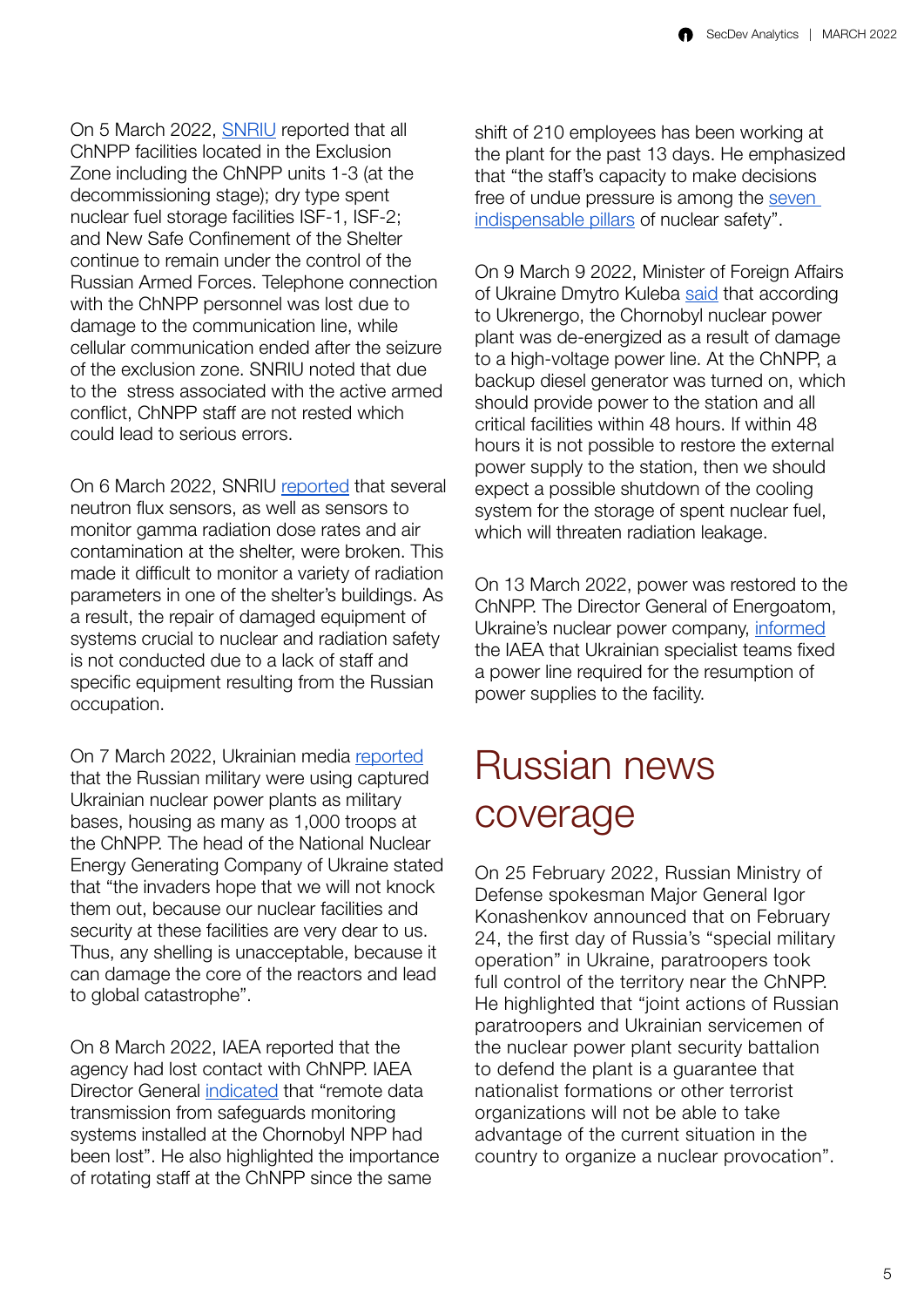<span id="page-7-0"></span>On 27 February 2022, [Vesti](https://www.vesti.ru/article/2682649) (Вести) stated that reports from the Ukrainian side about the allegedly fierce fighting for the station turned out to be fake and that not a single shot was fired there. According to the report, the National Guard battalion fighters guarding the nuclear power plant voluntarily laid down their arms and assisted the Russian military in protecting power units, sarcophagi and spent nuclear fuel storage. The end of the article highlighted that "in addition to Chornobyl, there are four other operating nuclear power plants in Ukraine. And, of course, they must not be allowed to be captured by nationalists and radicals".

Russian sources [claimed](https://ria.ru/20220312/chaes-1777857992.html) that recovery of power supplies to the ChNPP took place in consultation with Russian specialists. Rosatom, the State Atomic Cooperation of the Russian Federation, stated that cooperation between Russian and Ukrainian specialists takes place on a regular basis.

Russian media [reported](https://ria.ru/20220306/chaes-1776880399.html) that Kyiv used the Chornobyl zone to build a "dirty" bomb and release plutonium. Allegedly, Chornobyl was used as a site for the development of nuclear weapons and the radiation background. natural for the Chornobyl area, hid such work. Ukraine has allegedly been working on developing weapons which could contaminate an area with radiation within a radius of [1,500](https://riafan.ru/5492-Voennii_ekspert_Koshkin_Ukraina_pitalas_sozdat_gryaznuyu_bombu_?utm_source=yxnews&utm_medium=desktop&utm_referrer=https%3A%2F%2Fyandex.ru%2Fnews%2Fsearch%3Ftext%3D)  [kilometers](https://riafan.ru/5492-Voennii_ekspert_Koshkin_Ukraina_pitalas_sozdat_gryaznuyu_bombu_?utm_source=yxnews&utm_medium=desktop&utm_referrer=https%3A%2F%2Fyandex.ru%2Fnews%2Fsearch%3Ftext%3D). Russian sources claim that the goal for their development is to attack Russian cities and facilities, and that Ukraine could have had these weapons ready within 3-4 months.

#### Zaporizhzhia nuclear power plant (ZNPP)

## Ukrainian and Western news coverage

On 4 March 2022, SNRIU [announced](https://snriu.gov.ua/en/news/information-notice-zaporizhzhia-npp-status-04-march-2022-0600) that at about 1 a.m. Russian forces began the shelling of ZNPP, the largest nuclear power plant in Europe. Analysis of security camera footage which recorded the Russian takeover of the ZNPP showed that Russian forces repeatedly fired heavy weapons in the direction of the plant's reactor buildings. The shelling resulted in multiple fires that damaged unit 1 reactor compartment auxiliary buildings, however, this did not affect the safety of the power plant. SNRIU [reported](https://snriu.gov.ua/en/news/updated-information-about-zaporizhzhia-npp) that as of 6:20 a.m., the fire was extinguished by the Ukrainian State Emergency Service units. At 8:20 a.m., the SNRIU [confirmed](https://snriu.gov.ua/en/news/updated-information-about-zaporizhzhia-npp-0800) that control of the ZNPP was seized by the Russian forces. In addition, 2 artillery shells hit the area of the dry type spent nuclear fuel storage facility. Staff operating the plant were also forced to work for more than [24 hours](https://snriu.gov.ua/en/news/updated-information-about-zaporizhzhia-npp-1500) though none were killed or injured. SNRIU [highlighted](https://snriu.gov.ua/en/news/current-situation-znpp) that the presence of armed enemy troops in the area has a negative impact on the ability of plant workers to rest between shifts and considerably increases the risk of operational errors, which might result in serious radiation repercussions.

On 5 March 2022, the Minister of Energy of Ukraine Herman Halushchenko, Acting Chairman of the SNRIU Oleh Korikov, and the Acting President of Energoatom Petro Kotin sent letters of appeal to [the United](https://snriu.gov.ua/storage/app/sites/1/uploaded-files/Letter_to_UN_05.03.22_FINAL.pdf)  [Nations \(UN\)](https://snriu.gov.ua/storage/app/sites/1/uploaded-files/Letter_to_UN_05.03.22_FINAL.pdf), [Organization for Security and](https://snriu.gov.ua/storage/app/sites/1/uploaded-files/Letter_to_OSCE_05.03.22_FINAL.pdf)  [Co-operation in Europe \(OSCE\),](https://snriu.gov.ua/storage/app/sites/1/uploaded-files/Letter_to_OSCE_05.03.22_FINAL.pdf) and [the](https://snriu.gov.ua/storage/app/sites/1/uploaded-files/Letter_to_EU_05.03.22_FINAL.pdf)  [European Union \(EU\)](https://snriu.gov.ua/storage/app/sites/1/uploaded-files/Letter_to_EU_05.03.22_FINAL.pdf) to do everything possible to prevent a nuclear catastrophe. The appeal described the dire situation at the occupied Chornobyl and Zaporizhzhia nuclear power plants, as well as other nuclear power facilities, and urged the UN, OSCE, and IAEA to take immediate, effective, and decisive action to avoid an environmental catastrophe. Ukraine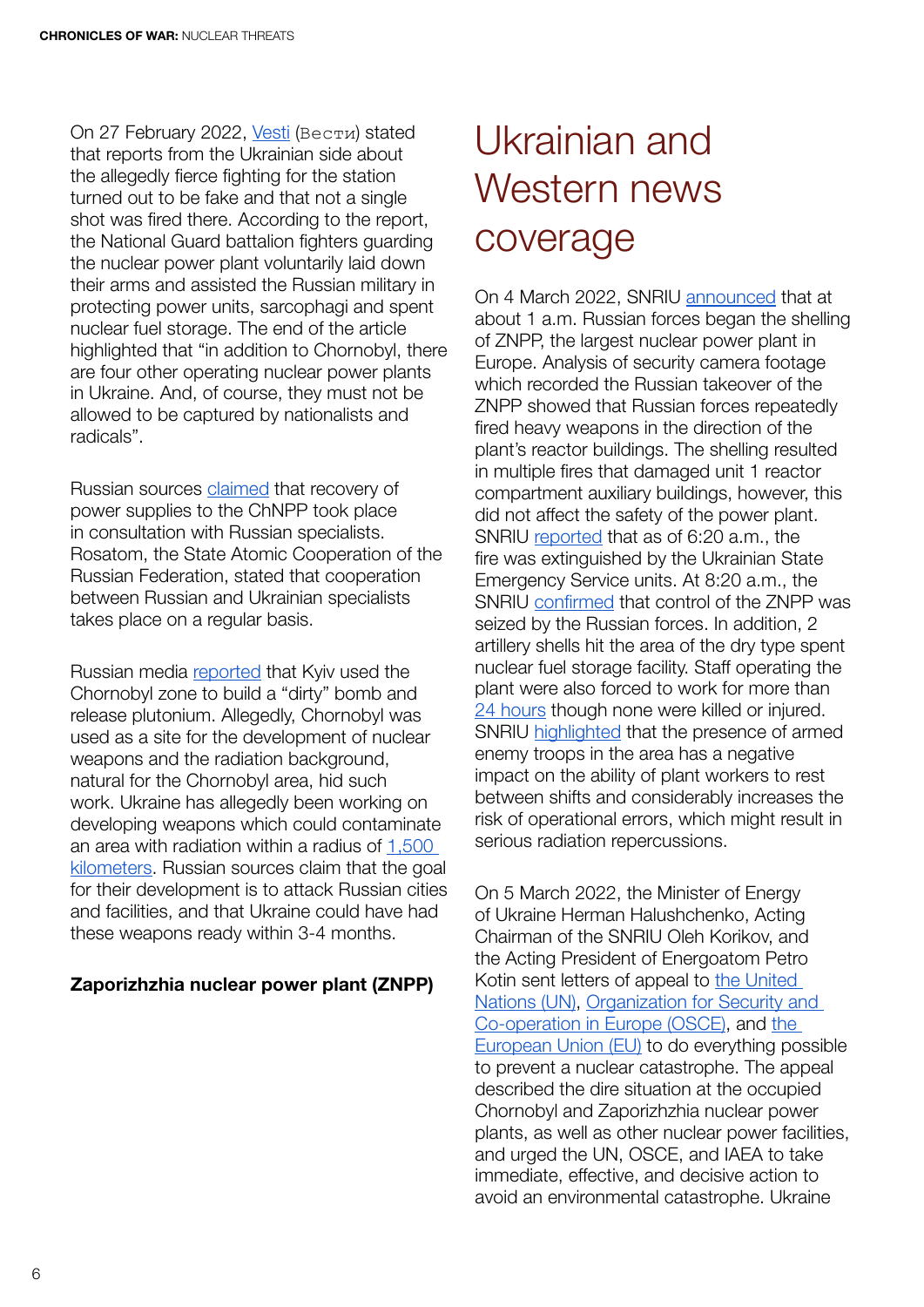<span id="page-8-0"></span>insists on establishing a special UN mission to ensure the safety of Ukraine's nuclear power plants, including the Chornobyl NPP (Pripyat), Zaporizhia NPP (Energodar), South Ukraine NPP (Yuzhnoukrains'k), Rivne NPP (Varash), and Khmelnitsky NPP (Netishyn). For future international prosecutions, this task should involve establishing the facts and documenting any unlawful conduct by the Russian military.

On 6 March 2022, the International Atomic [Energy Agency \(IAEA\)](https://twitter.com/iaeaorg/status/1500513732002201603) stated that regular staff continue to operate the nuclear facility, but plant management is under orders from the commander of Russian forces controlling the site. The IAEA also reported that the nuclear regulator of Ukraine is having trouble communicating with the staff at the Zaporizhzhia plant. Reportedly, Russian forces at the site are [switching off](https://news.un.org/en/story/2022/03/1113382) some mobile networks and blocking the internet, and while some mobile phone communication remains possible, fixed phone lines, as well as emails and fax, are presumably no longer functioning.

On 7 March 2022, Ukrainian media [reported](https://www.ukrinform.ua/rubric-ato/3421968-na-zaporizkij-aes-rozmistili-500-rosijskih-vijskovih.html) that the Russian military uses captured Ukrainian nuclear power plants as military bases, housing 500 of their soldiers at the ZNPP and another 1,000 in the city of Enerhodar.

On 10 March 2022, SNRIU [reported](https://snriu.gov.ua/en/news/information-zaporizhzhia-npp-1200-10-march-2022) that due to the occupation of the territory surrounding the ZNPP, it is impossible to perform previously planned maintenance at the facility. Repair of the damage caused to the oil system of the Unit 6 transformer was complicated due to the lack of highly specialized personnel and equipment. SNRIU highlighted that the lack of proper maintenance can decrease the reliability of the systems and potentially lead to their failure. ZNPP is currently functioning with no direct independent regulatory oversight of nuclear and radiation safety. SNRIU also noted that the official website of the ZNPP is not functional, preventing the public from obtaining data on the facility's safety indicators. On March 12, the staff of ZNPP [confirmed](https://snriu.gov.ua/en/news/zaporizhzhia-npp-status-update-12-march-2022)

the presence on site of at least eleven representatives of Rosatom, however they have not yet interfered in the operation of the ZNPP which has been under the exclusive management of the facility's personnel.

#### Russian news coverage

On [28 February 2022,](https://russian.rt.com/russia/news/969054-rossiiskie-voennye-zaporozhskaya-aes) Russian media reported that Russian forces took control of the territory around the ZNPP. Earlier on [February 25,](https://russian.rt.com/ussr/news/967659-rossiiskie-desantnik-kontrol) it was reported that Russian forces took full control of the territory in the area of the ChNPP.

[Komsomolskaya Pravda](https://www.kp.ru/daily/27373/4554160/) reported that on 4 March 2022 at about 2 a.m., while patrolling a protected area adjacent to the ZNPP, a mobile patrol of the Russian National Guard was attacked by "Ukrainian sabotage groups". The report stated that these groups tried to provoke a response strike from the Russian forces by firing from the windows of several floors of the training complex, located outside the power plant. Then, "fleeing Ukrainian nationalists" set fire to the training building, which was quickly extinguished by fire brigades. The source claims that this fire was passed by "Ukrainian propagandists" as a Russian artillery strike on the nuclear power plant. Despite the settlement of the situation, the Kyiv regime and the Ukrainian military continue to "keep the whole world in suspense" and that "nationalists" threaten to damage or blow up nuclear facilities in the country.

During the 4 March 4 2022 release of [Vremya](https://www.youtube.com/watch?v=W41WjUH1UzU)  [Pokazhet](https://www.youtube.com/watch?v=W41WjUH1UzU) (Time Will Tell), a political show broadcasted on Russia's Channel One, Aleksander Sherin, member of the Supreme Council of the Liberal Democratic Party, made the following statement regarding the situation: "Zelensky is trying to blackmail the whole world and all of Europe with the fact that there is a nuclear power plant on the territory of his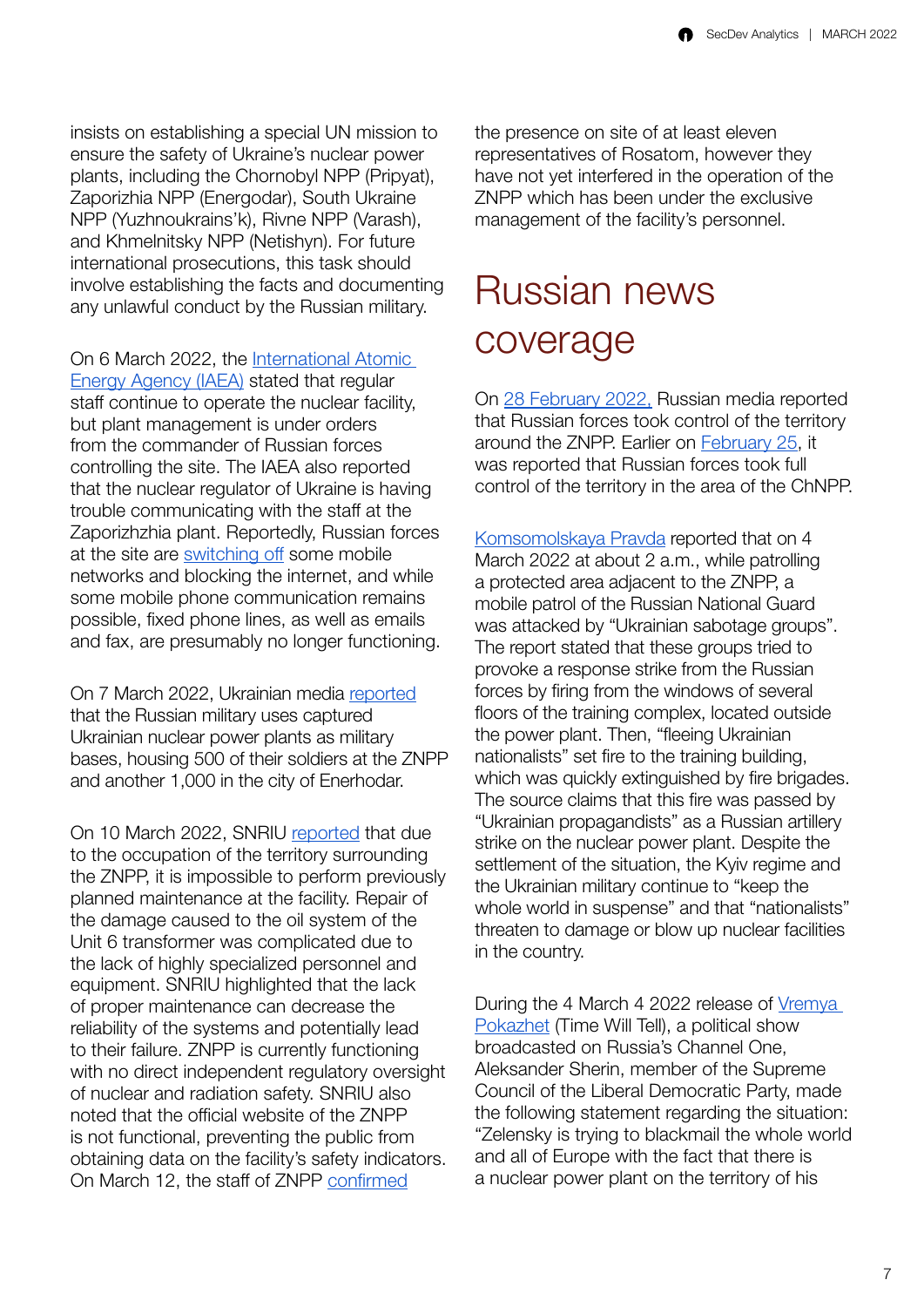state, and if he is not urgently provided with all the necessary assistance and if NATO troops are not urgently sent to the territory of Ukraine to fight with the Russian army, if they do not urgently close the sky, then keep in mind, someone (most likely the Russian military, Zelensky hints) can definitely carry out some kind of strike on the nuclear power plant".

On 6 March 2022, Russian media [reported](https://ria.ru/20220306/zaes-1776879391.html) that recent clashes around the ZNPP could be related to the fact that documents were stored there regarding "promising work on the creation of nuclear weapons by Ukraine". The same day, Vladimir Putin [assured](https://lenta.ru/news/2022/03/06/zaes/) French President Emmanuel Macron that nuclear and physical safety of the ZNPP is well protected and the radiation background around the plant is within the normal range.

On 7 March 2022, in response to the situation in Kharkiv, Russia's Ministry of Defense [stated](https://tass.com/defense/1418059) that "the Security Forces of Ukraine along with the militants of the Azov battalion are plotting a provocation with possible radioactive contamination of the area near the city of Kharkov. Nationalists mined a reactor at an experimental nuclear system located at the [National Research Center of] Kharkov Institute of Physics and Technology. The Ukrainian military and the Azov battalion militants are planning to blow up the reactor and accuse the Russian Armed Forces of allegedly launching a missile strike on an experimental nuclear system".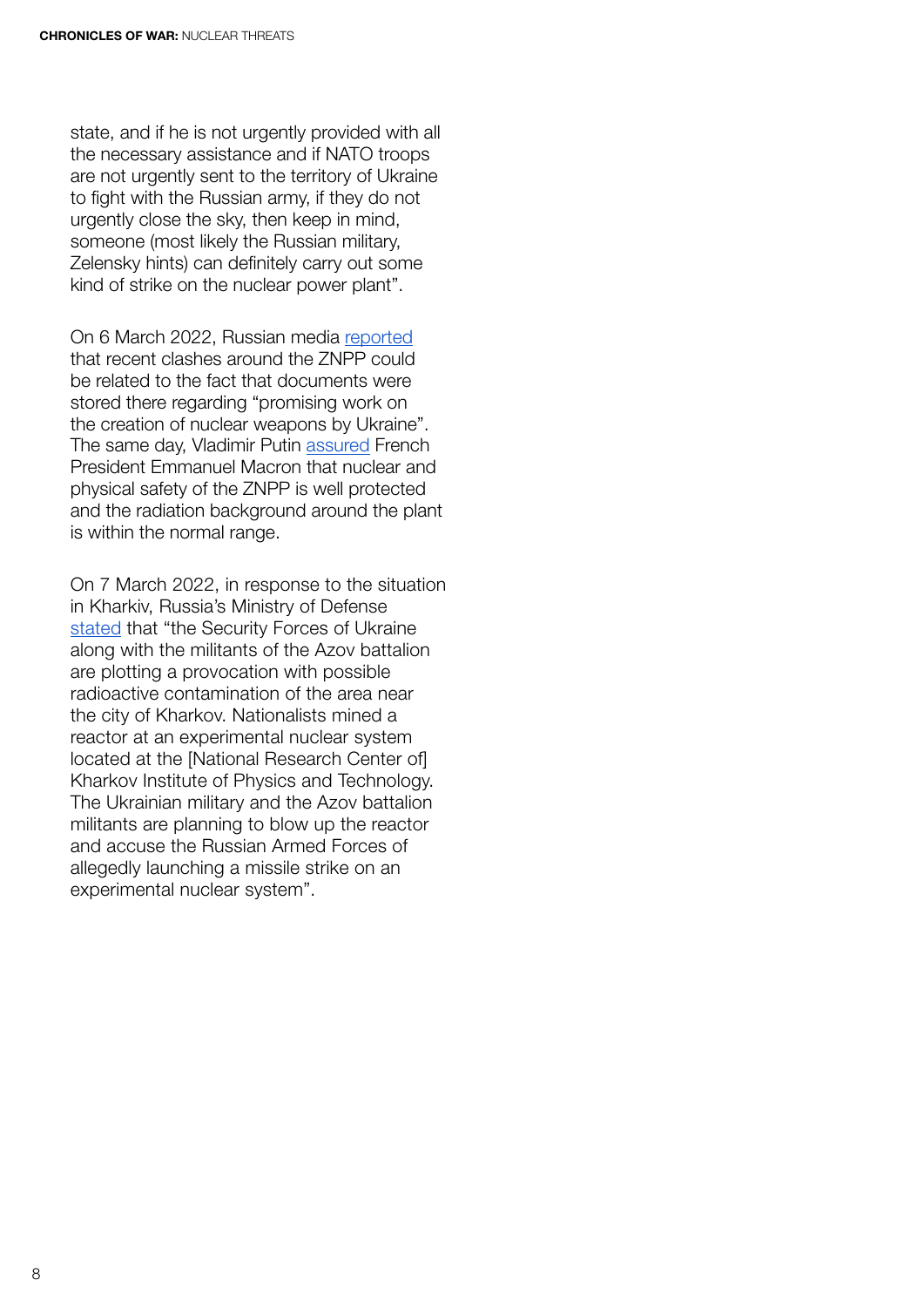#### <span id="page-10-0"></span>About SecDev

SecDev is an agile research and innovation firm helping clients navigate digital-geopolitical, geospatial and geodigital risk. SecDev builds value through innovation in strategic foresight, data science and urban analytics. SecDev's team is fluent in technology, global in scope and results-oriented. SecDev empowers clients, such as national governments, technology companies and international organizations, to make informed choices that deliver value in the digital-urban age.



#### Follow us on

LInkedin - https://www.linkedin.com/company/the-secdev-group Facebook - https://www.facebook.com/secdev Twitter - https://twitter.com/secdev